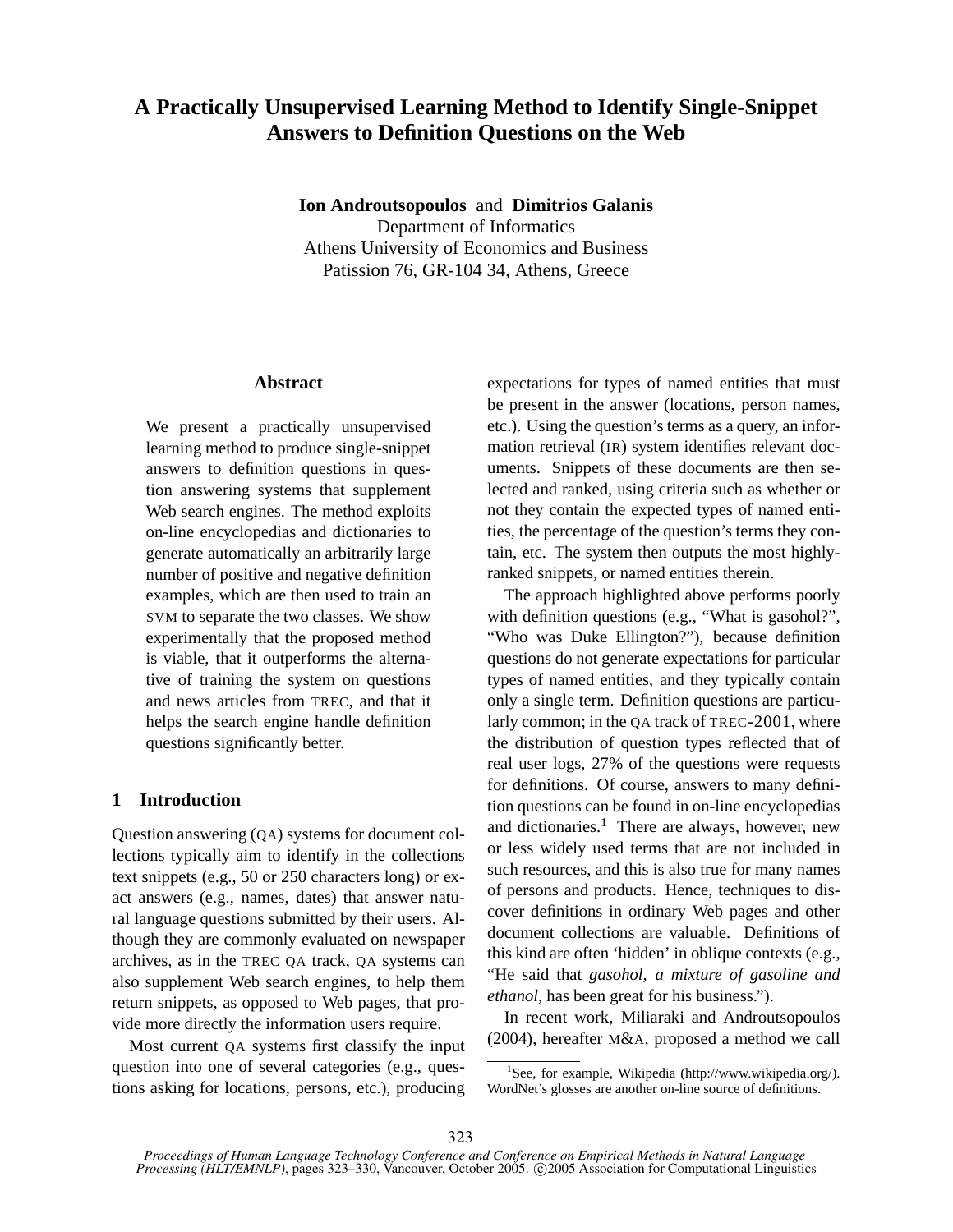DEFQA, which handles definition questions. The method assumes that a question preprocessor separates definition from other types of questions, and that in definition questions this module also identifies the term to be defined, called the *target term*. 2 The input to DEFQA is a (possibly multi-word) target term, along with the  $r$  most highly ranked documents that an IR system returned for that term. The output is a list of  $k$  250-character snippets from the r documents, at least one of which must contain an acceptable short definition of the target term, much as in the QA track of TREC-2000 and TREC-2001.<sup>3</sup>

We note that since 2003, TREC requires definition questions to be answered by lists of *complementary* snippets, jointly providing a range of information nuggets about the target term (Voorhees, 2003). In contrast, here we focus on locating singlesnippet definitions. We believe this task is still interesting and of practical use. For example, a list of single-snippet definitions accompanied by their source URLs is a good starting point for users of search engines wishing to obtain definitions. Singlesnippet definitions can also be useful in information extraction, where the templates to be filled in often require short entity descriptions. We also note that the post-2003 TREC task has encountered evaluation problems, because it is difficult to agree on which nuggets should be included in the multi-snippet definitions (Hildebrandt et al., 2004). In contrast, our experimental results of Section 4 indicate strong inter-assessor agreement for single-snippet answers, suggesting that it is easier to agree upon what constitutes an acceptable single-snippet definition.

DEFQA relies on an SVM, which is trained to classify 250-character snippets that have the target term at their centre, hereafter called *windows*, as acceptable definitions or non-definitions.<sup>4</sup> To train the SVM, a collection of  $q$  training target terms is used; M&A used the target terms of definition questions from TREC-2000 and TREC-2001. The terms are submitted to an IR system, which returns the  $r$  most highly ranked documents per target term. The windows of the  $q \cdot r$  resulting documents are tagged as acceptable definitions or non-definitions, and become the training instances of the SVM. At run time, when a definition question is submitted, the  $r$  topranked documents are obtained, their windows are collected, and for each window the SVM returns a score indicating how confident it is that the window is a definition. The  $k$  windows with the highest confidence scores are then reported to the user.

The SVM actually operates on vector representations of the windows, that comprise the verdicts or attributes of previous methods by Joho and Sanderson (2000) and Prager et al. (2002), as well as attributes corresponding to automatically acquired lexical patterns. On TREC-2000 and TREC-2001 data, M&A found that DEFQA clearly outperformed the original methods of Joho and Sanderson and Prager et al. Their best configuration answered correctly 73% of 160 definition questions in a crossvalidation experiment with  $k = 5$ ,  $r = 50$ ,  $q = 160$ .

A limitation of DEFQA is that it cannot be trained easily on new document collections, because it requires the training windows to be tagged as definitions or non-definitions. In the experiments of M&A, there were 18,473 training windows. Tagging them was easy, because the windows were obtained from TREC questions and documents, and the TREC organizers provide Perl patterns that can be used to judge whether a snippet from TREC's documents is among the acceptable answers of a TREC question.<sup>5</sup> For non-TREC questions and document collections, however, where such patterns are unavailable, separating thousands of training windows into the two categories by hand is a laborious task.

In this paper, we consider the case where DE-FQA is used as an add-on to a Web search engine. There are three training alternatives in this setting: (i) train DEFQA on TREC questions and documents; (ii) train DEFQA on a large collection of manually tagged training windows obtained from Web pages that the search engine returned for training target terms; or (iii) devise techniques to tag automatically the training windows of (ii). We have developed a technique along alternative (iii), which exploits on-

 $2$ Alternatively, the user can be asked to specify explicitly the question type and target term via a form-based interface.

<sup>&</sup>lt;sup>3</sup>Definition questions were not considered in TREC-2002.

<sup>4</sup> See, for example, Scholkopf and Smola (2002) for information on SVMs. Following M&A, we use a linear SVM, as implemented by Weka's SMO class (http://www.cs.waikato. ac.nz/ml/weka/). The windows may be shorter than 250 characters, when the surrounding text is limited.

<sup>&</sup>lt;sup>5</sup>The patterns' judgements are not always perfect, which introduces some noise in the training examples.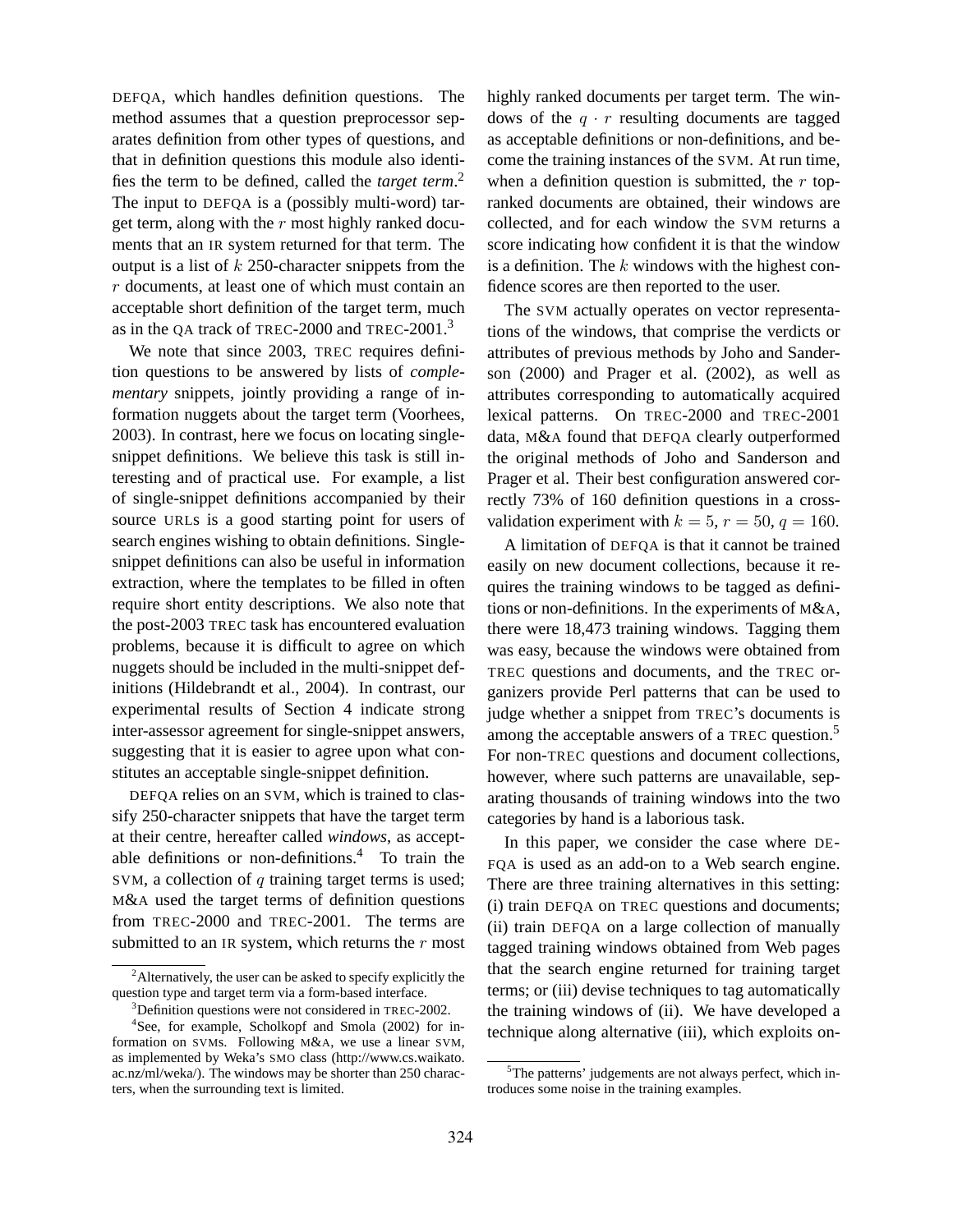line encyclopedias and dictionaries. This allows us to generate and tag automatically an arbitrarily large number of training windows, in effect converting DEFQA to an unsupervised method. We show experimentally that the new unsupervised method is viable, that it outperforms alternative (i), and that it helps the search engine handle definition questions significantly better than on its own.

## **2 Attributes of DEFQA**

DEFQA represents each window as a vector comprising the values of the following attributes:<sup>6</sup>

**SN:** The ordinal number of the window in the document, in our case Web page, it originates from. The intuition is that windows that mention the target term first in a document are more likely to define it.

**WC:** What percentage of the 20 words that are most frequent across all the windows of the target term are present in the particular window represented by the vector. A stop-list and a stemmer are applied first when computing  $WC<sup>7</sup>$  In effect, the 20 most frequent words form a simplistic centroid of all the candidate answers, and WC measures how close the vector's window is to this centroid.

**RK:** The ranking of the Web page the window originates from, as returned by the search engine.

**Manual patterns:** 13 binary attributes, each signalling whether or not the window matches a different manually constructed lexical pattern (e.g., "*target*, a/an/the", as in "Tony Blair, the British prime minister"). The patterns are those used by Joho and Sanderson, and four more added by M&A. They are intended to perform well across text genres.

**Automatic patterns:** A collection of m binary attributes, each showing if the window matches a different automatically acquired lexical pattern. The patterns are sequences of n tokens ( $n \in \{1, 2, 3\}$ ) that must occur either directly before or directly after the target term (e.g., "*target*, which is"). These patterns are acquired as follows. First, all the ngrams that occur directly before or after the target terms in the training windows are collected. The ngrams that have been encountered at least 10 times are considered candidate patterns. From those, the m patterns with the highest precision scores are retained, where *precision* is the number of training definition windows the pattern matches divided by the total number of training windows it matches. We set  $m$  to 200, the value that led to the best results in the experiments of M&A. The automatically acquired patterns allow the system to detect definition contexts that are not captured by the manual patterns, including genre-specific contexts.

M&A also explored an additional attribute, which carried the verdict of Prager et al.'s WordNet-based method (2002). However, they found the additional attribute to lead to no significant improvements, and, hence, we do not use it. We have made no attempt to extend the attribute set of M&A; for example, with attributes showing if the window contains the target term in italics, if the window is part of a list that looks like a glossary, or if the window derives from an authority Web page. We leave such extensions for future work. Our contribution is the automatic generation of training examples.

#### **3 Generating training examples**

When training DEFOA on windows from Web pages, a mechanism to tag the training windows as definitions or non-definitions is required. Rather than tagging them manually, we use a measure of how similar the wording of each training window is to the wording of definitions of the same target term obtained from on-line encyclopedias and dictionaries. This is possible because we pick training target terms for which there are several definitions in different on-line encyclopedias and dictionaries; hereafter we call these *encyclopedia definitions*. <sup>8</sup> Training windows whose wording is very similar to that of the corresponding encyclopedia definitions are tagged as definition windows (*positive examples*), while windows whose wording differs significantly from the encyclopedia definitions are tagged as nondefinitions (*negative examples*). Training windows for which the similarity score does not indicate great similarity or dissimilarity to the wording of the encyclopedia definitions are excluded from DEFQA's

 ${}^{6}S N$  and  $W C$  originate from Joho and Sanderson (2000).

<sup>&</sup>lt;sup>7</sup>We use the 100 most frequent words of the British National Corpus as the stop-list, and Porter's stemmer.

<sup>&</sup>lt;sup>8</sup>We use randomly selected entries from the index of http://www.encyclopedia.com/ as training terms, and Google's 'define:' feature, that returns definitions from on-line encyclopedias and dictionaries, to obtain the encyclopedia definitions.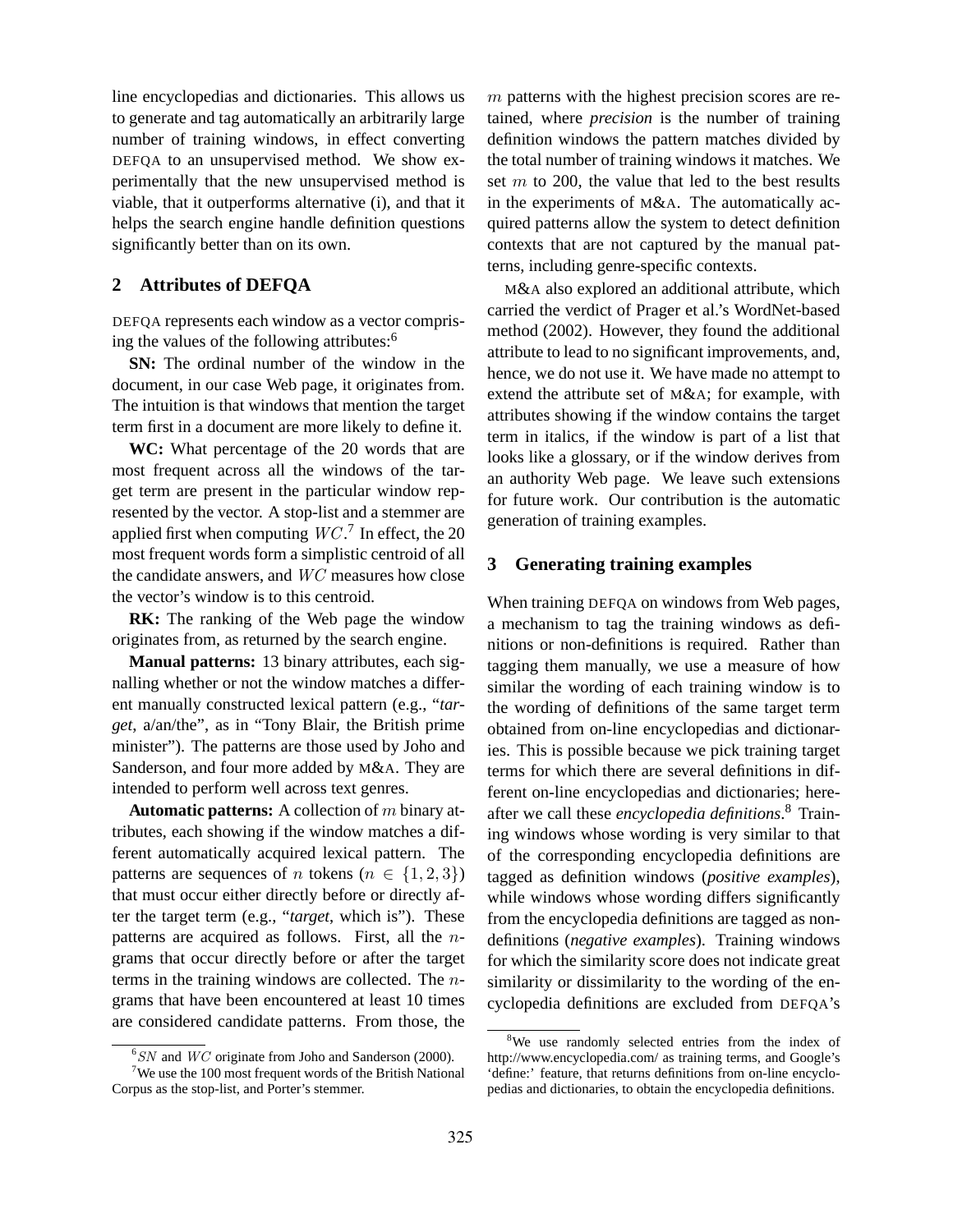training, as they cannot be tagged as positive or negative examples with sufficiently high confidence.

Note that encyclopedia definitions are used only to tag training windows. Once the system has been trained, it can be used to discover on ordinary Web pages definitions of terms for which there are no encyclopedia definitions, and indeed this is the main purpose of the system. Note also that we train DE-FQA on windows obtained from Web pages returned by the search engine for training terms. This allows it to learn characteristics of the particular search engine being used; for example, what weight to assign to  $RK$ , depending on how much the search engine succeeds in ranking pages containing definitions higher. More importantly, it allows DEFQA to select lexical patterns that are indicative of definitions in Web pages, as opposed to patterns that are indicative of definitions in electronic encyclopedias and dictionaries. The latter explains why we do not train DEFQA directly on encyclopedia definitions; another reason is that DEFQA requires both positive and negative examples, while encyclopedia definitions provide only positive ones.

We now explain how we compute the similarity between a training window and the collection  $C$  of encyclopedia definitions for the window's target term. We first remove stop-words, punctuation, other non-alphanumeric characters and the target term from the training window, and apply a stemmer, leading to a new form  $W$  of the training window. We then compute the similarity of  $W$  to  $C$  as:

$$
sim(W, C) = 1/|W| \cdot \Sigma_{i=1}^{|W|} sim(w_i, C)
$$

where  $|W|$  is the number of distinct words in W, and  $sim(w_i, C)$  is the similarity of the *i*-th distinct word of  $W$  to  $C$ , defined as follows:

$$
sim(w_i, C) = fdef(w_i, C) \cdot idf(w_i)
$$

 $fdef(w_i, C)$  is the percentage of definitions in C that contain  $w_i$ , and  $\textit{id} f(w_i)$  is the inverse document frequency of  $w_i$  in the British National Corpus (BNC):

$$
idf(w_i) = 1 + log \frac{N}{df(w_i)}
$$

N is the number of documents in BNC, and  $df(w_i)$ the number of BNC documents where  $w_i$  occurs; if  $w_i$  does not occur in BNC, we use the lowest df score of BNC.  $sim(w_i, C)$  is highest for words that occur in all the encyclopedia definitions and are used rarely in English. A training window with a large proportion of such words most probably defines the target term. More formally, given two thresholds  $t_{+}$ and  $t_$  with  $t_$  ≤  $t_+$ , we tag W as a positive example if  $sim(W, C) \geq t_{+}$ , as a negative example if  $sim(W, C) \leq t_{-}$ , and we exclude it from the training of DEFQA if  $t_$  <  $sim(W, C)$  <  $t_+$ . Hereafter, we refer to this method of generating training examples as the *similarity method*.

To select reasonable values for  $t_+$  and  $t_-,$  we conducted a preliminary experiment for  $t_ - = t_ + = t;$ i.e., both thresholds were set to the same value  $t$ and no training windows were excluded. We used  $q = 130$  training target terms from TREC definition questions, for which we had multiple encyclopedia definitions. For each term, we collected the  $r = 10$ most highly ranked Web pages.<sup>9</sup> To alleviate the class imbalance problem, whereby the positive examples (definitions) are much fewer than the negative ones (non-definitions), we kept only the first 5 windows from each Web page ( $SN \leq 5$ ), based on the observation that windows with great SN scores are almost certainly non-definitions; we do the same in the training stage of all the experiments of this paper, and at run-time, when looking for windows to report, we ignore windows with  $SN > 5$ . From the resulting collection of training windows, we selected randomly 400 windows, and tagged them both manually and via the similarity method, with  $t$  ranging from 0 to 1. Figures 1 and 2 show the precision and recall of the similarity method on positive and negative training windows, respectively, for varying  $t$ . Here, *positive precision* is the percentage of training windows the similarity method tagged as positive examples (definitions) that were indeed positive; the true classes of the training windows were taken to be those assigned by the human annotators. *Positive recall* is the percentage of truly positive examples that the similarity method tagged as positive. *Negative precision* and *negative recall* are defined similarly.

Figures 1 and 2 indicate that there is no single threshold  $t$  that achieves both high positive precision and high negative precision. To be confident

 $9$ In all our experiments, we used the Altavista search engine.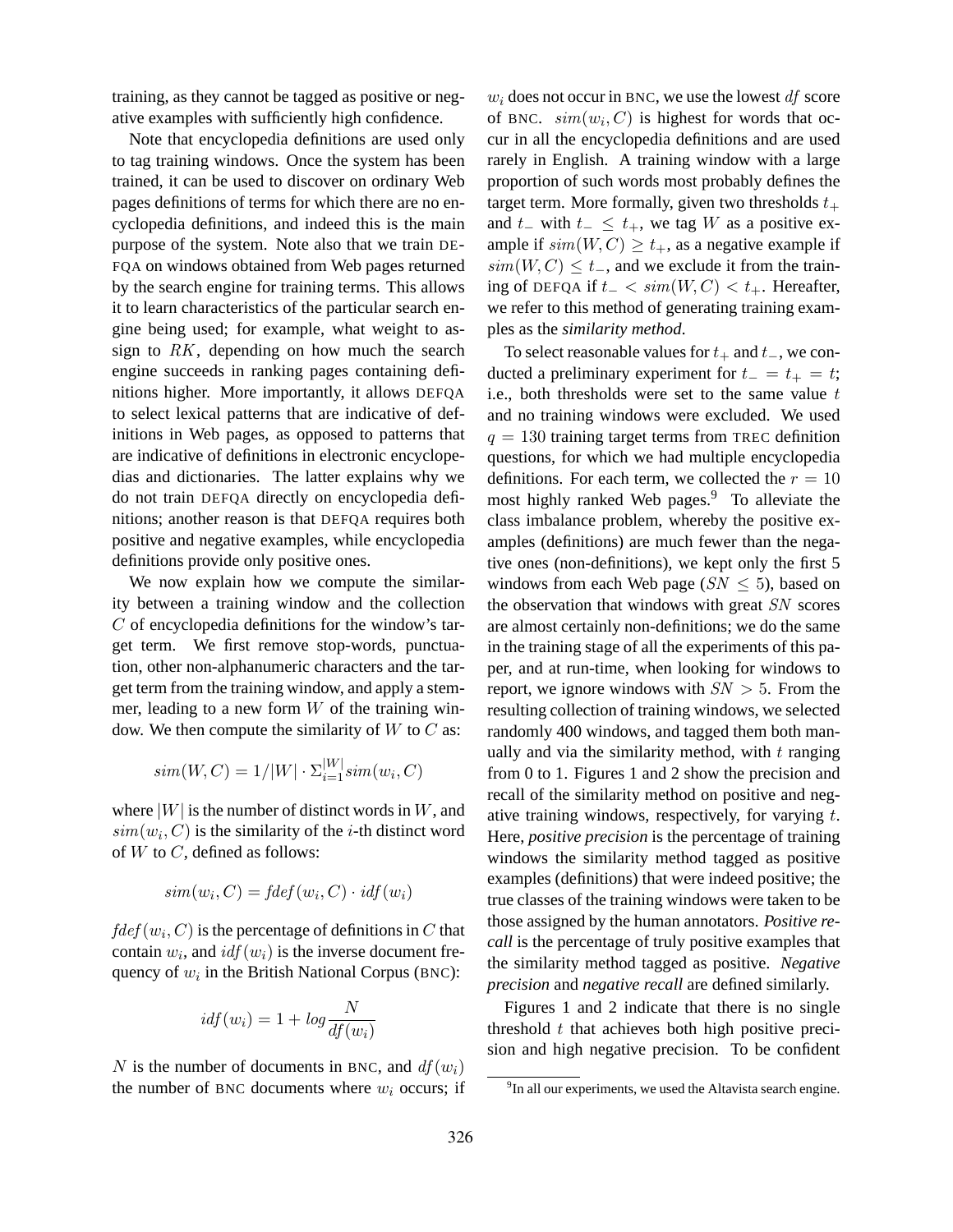

Figure 1: Positive precision and recall

that the training windows the similarity method will tag as positive examples are indeed positive (high positive precision), one has to set  $t$  close to 1; and to be confident that the training windows the similarity method will tag as negative examples are indeed negative (high negative precision),  $t$  has to be set close to 0. This is why we use two separate thresholds and discard the training windows whose similarity score is between  $t_$  and  $t_+$ . Figures 1 and 2 also indicate that in both positive and negative examples the similarity method achieves perfect precision only at the cost of very low recall; i.e., if we insist that all the resulting training examples must have been tagged correctly (perfect positive and negative precision), the resulting examples will be very few (low positive and negative recall). There is also another consideration when selecting  $t_$  and  $t_+$ : the ratio of positive to negative examples that the similarity method generates must be approximately the same as the true ratio before discarding any training windows, in order to avoid introducing an artificial bias in the training of DEFQA's SVM; the true ratio among the 400 training windows before discarding any windows was approximately 0.37 : 1.

Based on the considerations above, in the remaining experiments of this paper we set  $t_{+}$  to 0.5. In Figure 1, this leads to a positive precision of 0.72 (and positive recall 0.49), which does not improve much by adopting a larger  $t_{+}$ , unless one is willing to set  $t_{+}$  at almost 1 at the price of very low positive recall. In the case of  $t_$ , setting it to any value less than 0.34 leads to a negative precision above 0.9, though negative recall drops sharply as  $t_$  approaches 0 (Figure 2). For example, setting  $t_$  to



Figure 2: Negative precision and recall

0.32, leads to 0.92 negative precision, 0.75 negative recall, and approximately the same positive to negative ratio  $(0.31:1)$  as the true observed ratio. In the experiments of Section 4, we keep  $t_+$  fixed to 0.5, and set  $t_$  to the value in the range  $(0, 0.34)$  that leads to the positive to negative ratio that is closest to the true ratio we observed in the 400 windows.

The high negative precision we achieve  $(> 0.9)$ suggests that the resulting negative examples are almost always truly negative. In contrast, the lower positive precision (0.72) indicates that almost one in every four resulting positive examples is in reality a non-definition. This is a point where our similarity method needs to be improved; we return to this point in Section 6. Our experiments, however, show that despite this noise, the similarity method already outperforms the alternative of training DEFQA on TREC data. Note also that once the thresholds have been selected, we can generate automatically an arbitrarily large set of training examples, by starting with a sufficiently large number  $q$  of training terms to compensate for discarded training examples.

# **4 Evaluation**

We tested two different forms of DEFQA. The first one, dubbed DEFQA<sup>t</sup>, was trained on the  $q = 160$ definition questions of TREC-2000 and TREC-2001 and the corresponding TREC documents, resulting in 3,800 training windows.<sup>10</sup> The second form of DE-

 $10$ For each question, the TREC organizers provide the 50 most highly ranked documents that an IR engine returned from the TREC document collection. We keep the top  $r = 10$  of these documents, while M&A kept all 50. Furthermore, as discussed in Section 3, we retain up to the first 5 windows from each doc-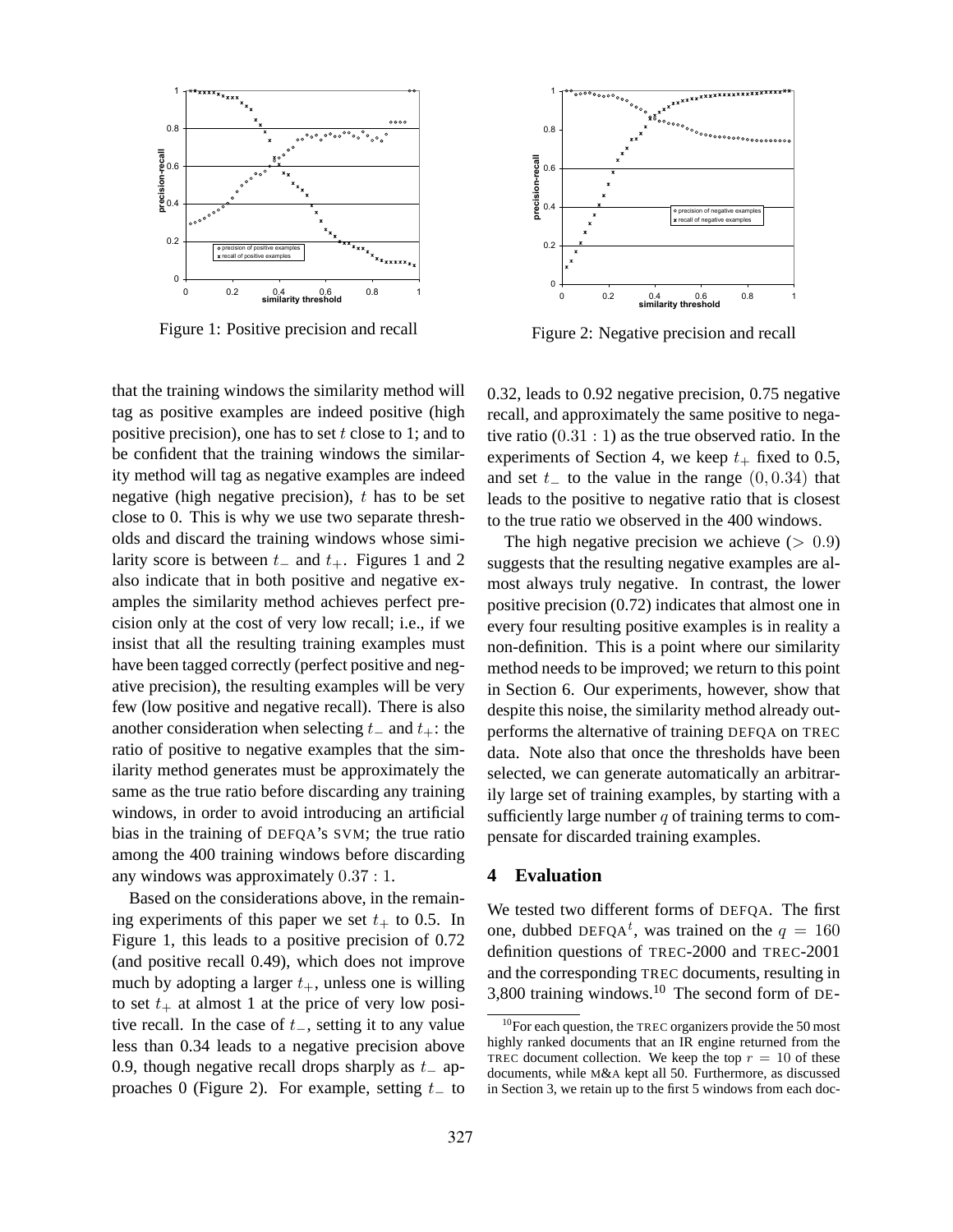FQA, dubbed DEFQA<sup>s</sup>, was trained via the similarity method, with  $q = 480$  training target terms, leading to 7,200 training windows; as discussed in Section 3, one of the advantages of the similarity method is that one can generate an arbitrarily large set of training windows. As in the preliminary experiment of Section 3,  $r$  (Web pages per target term) was set to 10 in both systems. To simplify the evaluation and test DEFQA in a more demanding scenario, we set  $k$  to 1, i.e., the systems were allowed to return only one snippet per question, as opposed to the more lenient  $k = 5$  in the experiments of M&A.

We also wanted a measure of how well DEFQA<sup>t</sup> and DEFQA $s$  perform compared to a search engine on its own. For this purpose, we compared the performance of the two systems to that of a baseline, dubbed  $BASE<sup>1</sup>$ , which always returns the first window of the Web page the search engine ranked first. In a search engine that highlights question terms in the returned documents, the snippet returned by  $BASE<sup>1</sup>$  is presumably the first snippet a user would read hoping to find an acceptable definition. To study how much DEFQA $^t$  and DEFQA $^s$  improve upon random behaviour, we also compared them to a second baseline,  $BASE<sup>r</sup>$ , which returns a randomly selected window among the first five windows of all  $r$ Web pages returned by the search engine.

All four systems were evaluated on 81 unseen target terms. Their responses were judged independently by two human assessors, who had to mark each response as containing an acceptable short definition or not. As already pointed out,  $DEFQA<sup>t</sup>$  and  $DEFQA<sup>s</sup>$  consult encyclopedia definitions only during training, and at run time the systems are intended to be used with terms for which no encyclopedia definitions are available. During this evaluation, however, we deliberately chose the 81 test terms from the index of an on-line encyclopedia. This allowed us to give the encyclopedia's definitions to the assessors, to help them judge the acceptability of the single-snippet definitions the systems located on Web pages; many terms where related to, for example, medicine or biology, and without the encyclopedia's definitions the assessors would not be aware of their meanings. The following is a snippet returned correctly by DEFQA<sup>s</sup> for 'genome':

discipline comparative genomics functional genomics bioinformatics the emergence of genomics as a discipline in 1920 , the term genome was proposed to denote the totality of all genes on all chromosomes in the nucleus of a cell . biology has. . .

while what follows is a non-definition snippet returned wrongly by  $BASE<sup>1</sup>$ :

what is a genome national center for biotechnology information about ncbi ncbi at a glance a science primer databases. . .

The examples illustrate the nature of the snippets that the systems and assessors had to consider. The snippets often contain phrases that acted as links in the original pages, or even pieces of programming scripts that our rudimental preprocessing failed to remove. (We remove only HTML tags, and apply a simplistic tokenizer.) Nevertheless, in most cases the assessors had no trouble agreeing whether or not the resulting snippets contained acceptable short definitions.  $K_{Co}$  was 0.80, 0.81, 0.90, 0.89, and 0.86 in the assessment of the responses of  $DEFQA^{s}$ , DEFQA<sup>t</sup>, BASE<sup>T</sup>, BASE<sup>1</sup>, and all responses, respectively, indicating strong inter-assessor agreement.<sup>11</sup> The agreement was slightly lower in  $DEFQA<sup>s</sup>$  and DEFQA<sup>t</sup>, because there were a few marginally acceptable or truncated definitions the assessors were uncertain about. There were also  $4$  DEFQA<sup>s</sup> answers and 3 BASE<sup>1</sup> answers that defined secondary meanings of the target terms; e.g., apart from a kind of lizard, 'gecko' is also the name of a graphics engine, and 'Exodus' is also a programme for ex-offenders. Such answers were counted as wrong, though this may be too strict. With a larger  $k$ , there would be space to return both the main and secondary meanings, and the evaluation could require this.

Table 1 shows that  $DEFQA^s$  answered correctly approximately 6 out of 10 definition questions. This is lower than the score reported by  $M&A$  (73%), but remarkably high given that in our evaluation the systems were allowed to return only one snippet per question; i.e., the task was much harder than in M&A's experiments. DEFQA<sup>s</sup> answered correctly more than twice as many questions as  $DEFQA^t$ , despite the fact that its training data contained a lot of noise. (Single-tailed difference-of-proportions tests show that all the differences of Table 1 are statisti-

ument. This is why we have fewer training windows than M&A.

 $11$ We follow the notation of Di Eugenio and Glass (2004). The  $K_{S\&C}$  figures were identical. The  $2 \cdot P(A) - 1$  figures were 0.80, 0.85, 0.95, 0.95, and 0.89 respectively.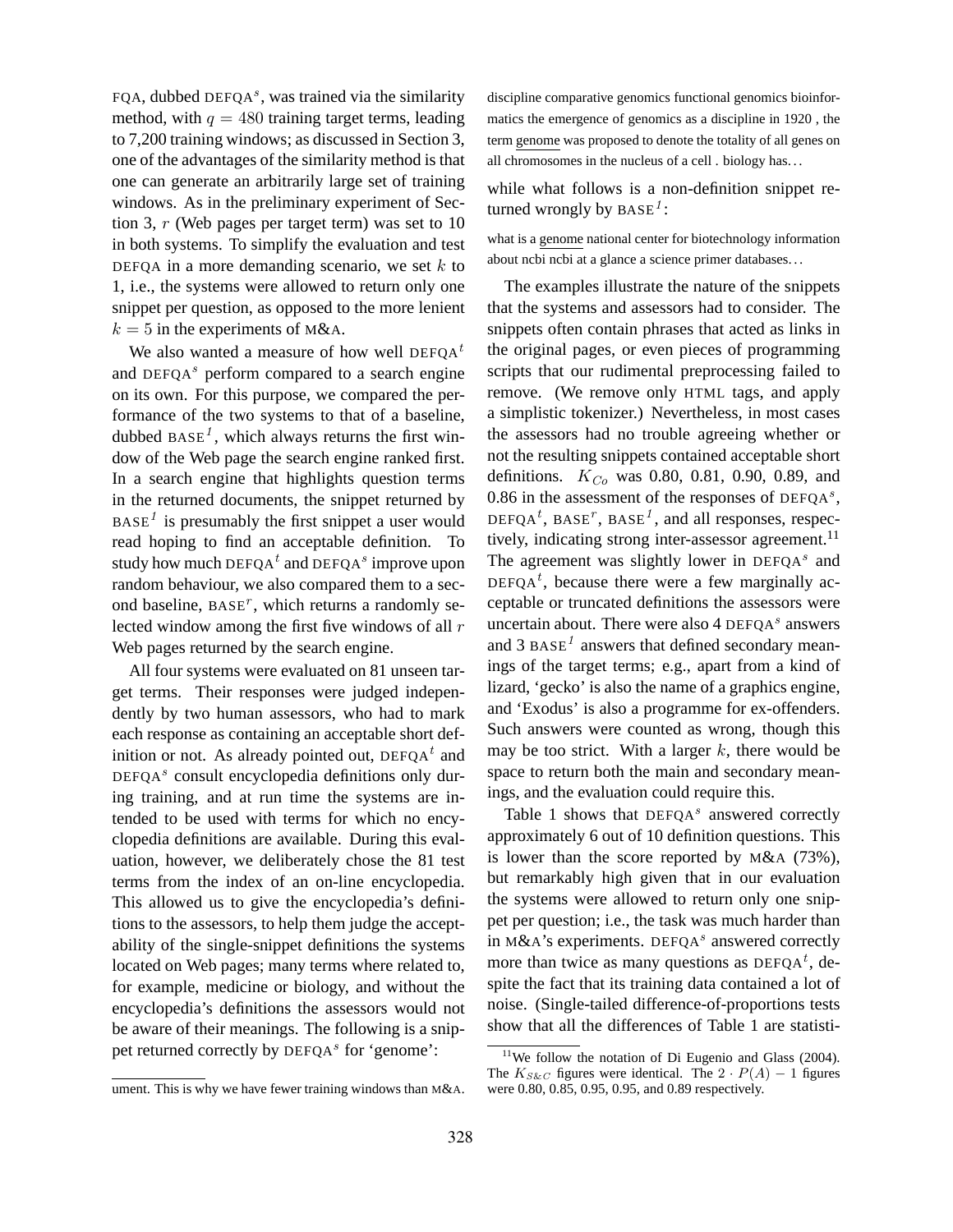|                    | assessor 1 | assessor 2 | average    |
|--------------------|------------|------------|------------|
| $BASE^r$           | 14.81(12)  | 14.81 (12) | 14.81(12)  |
| $BASE^1$           | 14.81(12)  | 12.35(10)  | 13.58(11)  |
| DEFOA <sup>t</sup> | 25.93(21)  | 25.93(21)  | 25.93(21)  |
| DEFQA <sup>s</sup> | 55.56 (45) | 60.49(49)  | 58.02 (47) |

Table 1: Percentage of questions answered correctly

cally significant at  $\alpha = 0.001$ .) The superiority of  $DEFQA<sup>s</sup>$  appears to be mostly due to its automatically acquired patterns. DEFQA $<sup>t</sup>$  too was able to ac-</sup> quire several good patterns (e.g., 'by *target*', 'known as *target*', '*target*, which is', '*target* is used in'), but its pattern set also comprises a large number of irrelevant n-grams; this had also been observed by M&A. In contrast, the acquired pattern set of  $DEFQA^s$  is much cleaner, with much fewer irrelevant  $n$ -grams, which is probably due to the largest, almost double, number of training windows. Furthermore, the pattern set of DEFQA<sup>s</sup> contains many  $n$ -grams that are indicative of definitions on the Web. For example, many Web pages that define terms contain text of the form "What is a *target*? A *target* is. . . ", and DEFQA<sup>s</sup> has discovered patterns of the form 'what is a/an/the *target*', '? A/an/the *target*', etc. It has also discovered patterns like 'FAQ *target*', 'home page *target*', '*target* page' etc., that seem to be good indications of Web windows containing definitions.

Overall, DEFQA's process of acquiring lexical patterns worked better in DEFQA<sup>s</sup> than in DEFQA<sup>t</sup>, and we believe that the performance of  $DEFQA<sup>s</sup>$  could be improved further by acquiring more than 200 patterns; we hope to investigate this in future work, along with an investigation of how the performance of DEFQA<sup>s</sup> relates to  $q$ , the number of training target terms. Finally, note that the scores of both baselines are very poor, indicating that  $DEFQA<sup>s</sup>$  performs significantly better than picking the first, or a random snippet among those returned by the search engine.

#### **5 Related work**

Definition questions have recently attracted several QA researchers. Many of the proposed approaches, however, rely on manually crafted patterns or heuristics to identify definitions, and do not employ learning algorithms (Liu et al., 2003; Fujii and Ishikawa, 2004; Hildebrandt et al., 2004; Xu et al., 2004).

Ng et al. (2001) use machine learning (C5 with boosting) to classify and rank candidate answers in a general QA system, but they do not treat definition questions in any special way; consequently, their worst results are for "What...?" questions, that presumably include definition questions. Ittycheriah and Roukos (2002) employ a maximum entropy model to rank candidate answers in a generalpurpose QA system. Their maximum entropy model uses a very rich set of attributes, that includes 8,500  $n$ -gram patterns. Unlike our work, their  $n$ -grams are five or more words long, they are coupled to twoword question prefixes, and, in the case of definition questions, they do not need to be anchored at the target term. The authors, however, do not provide separate performance figures for definition questions.

Blair-Goldensohn et al. (2003) focus on definition questions, but aim at producing coherent multisnippet definitions, rather than single-snippet definitions. The heart of their approach is a component that uses machine learning (Ripper) to identify sentences that can be included in the multi-sentence definition. This component plays a role similar to that of our SVM, but it is intended to admit a larger range of sentences, and appears to employ only attributes conveying the ordinal number of the sentence in its document and the frequency of the target term in the sentence's context.

Since TREC-2003, several researchers have proposed ways to generate multi-snippet definitions (Cui et al., 2004; Fujii and Ishikawa, 2004; Hildebrandt et al., 2004; Xu et al., 2004). The typical approach is to locate definition snippets, much as in our work, and then report definition snippets that are sufficiently different; most of the proposals use some form of clustering to avoid reporting redundant snippets. Such methods could also be applied to DEFQA, to extend it to the post-2003 TREC task.

On-line encyclopedias and dictionaries have been used to handle definition questions in the past, but not as in our work. Hildebrandt et al. (2004) look up target terms in encyclopedias and dictionaries, and then, knowing the answers, try to find supporting evidence for them in the TREC document collection. Xu et al. (2004) collect from on-line encyclopedias and dictionaries words that co-occur with the target term; these words and their frequencies are then used as a centroid of the target term, and candidate